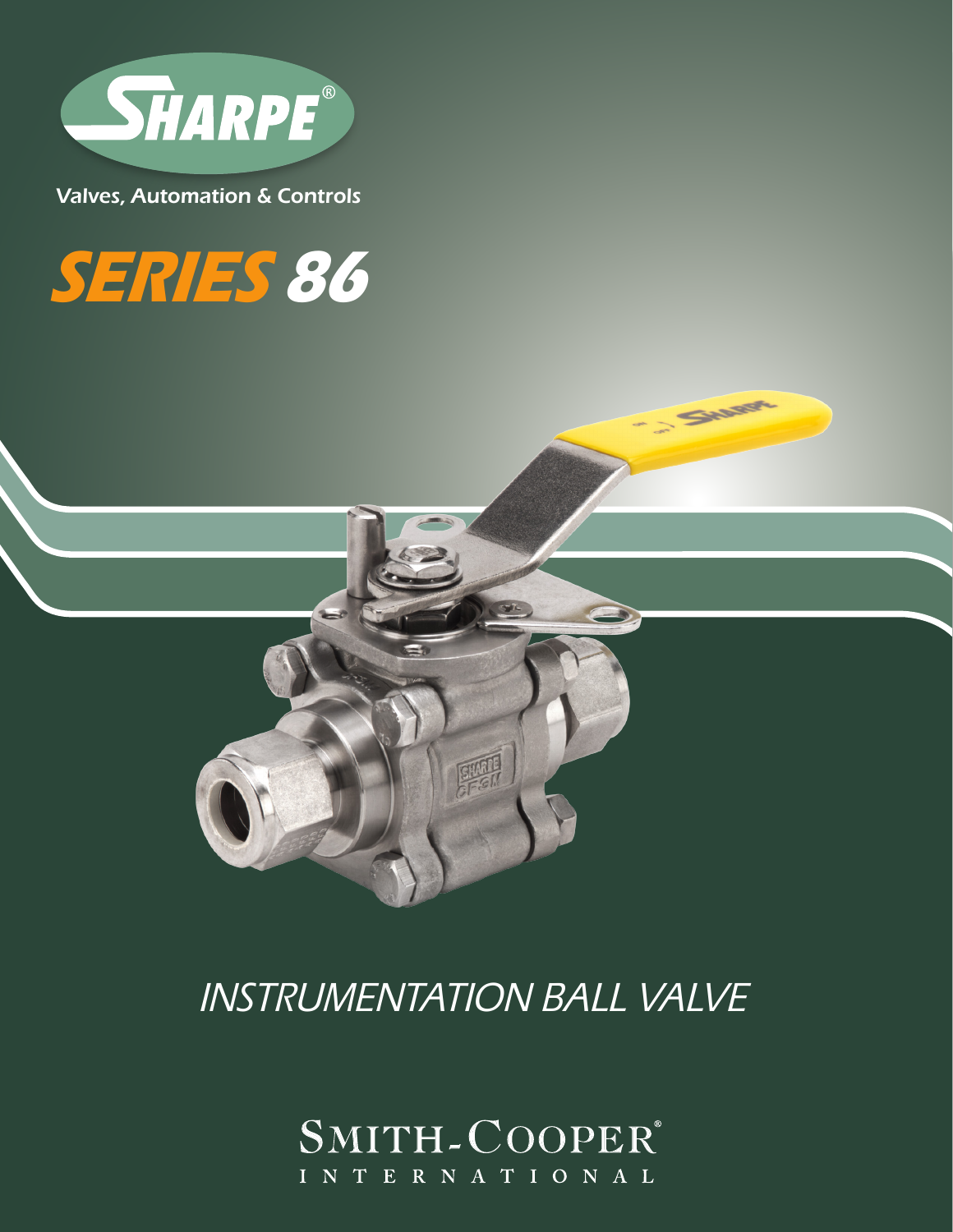

# **Design & Features**

#### **3-Piece Design**

In-line serviceable swing-out center section allows easy access to internal valve components without disturbing alignment of pipe.

#### **Tube Full Port Design (TFP)**

Tube full port maintains unrestricted flow of media.

#### **Integral ISO Mounting Pad**

Permits easy field conversion from manual operation to power actuation.

#### **Stem Design**

Live loaded, bottom entry, blowout proof, anti-static stem, features packing that extends valve cycle life over conventional ball valves and is the best choice for actuation.

#### **Lockable Handle**

All Sharpe Series 86 ball valves supplied with lever handles are designed to permit locking the valve in either the open or closed position.

#### **Encapsulated Body Bolts**

Heavy duty stainless steel bolting is protected from outside environment and is ideal for wash downs.

#### **Material Traceability**

Body and end piece castings are marked with heat codes providing traceability to the chemical analysis and material test reports performed at the foundry. CMTR's (Certified Material Test Reports) are available upon request.

#### **Lockable Handle**

All Sharpe Series 86 ball valves supplied with lever handles are designed to permit locking the valve in either the open or closed position.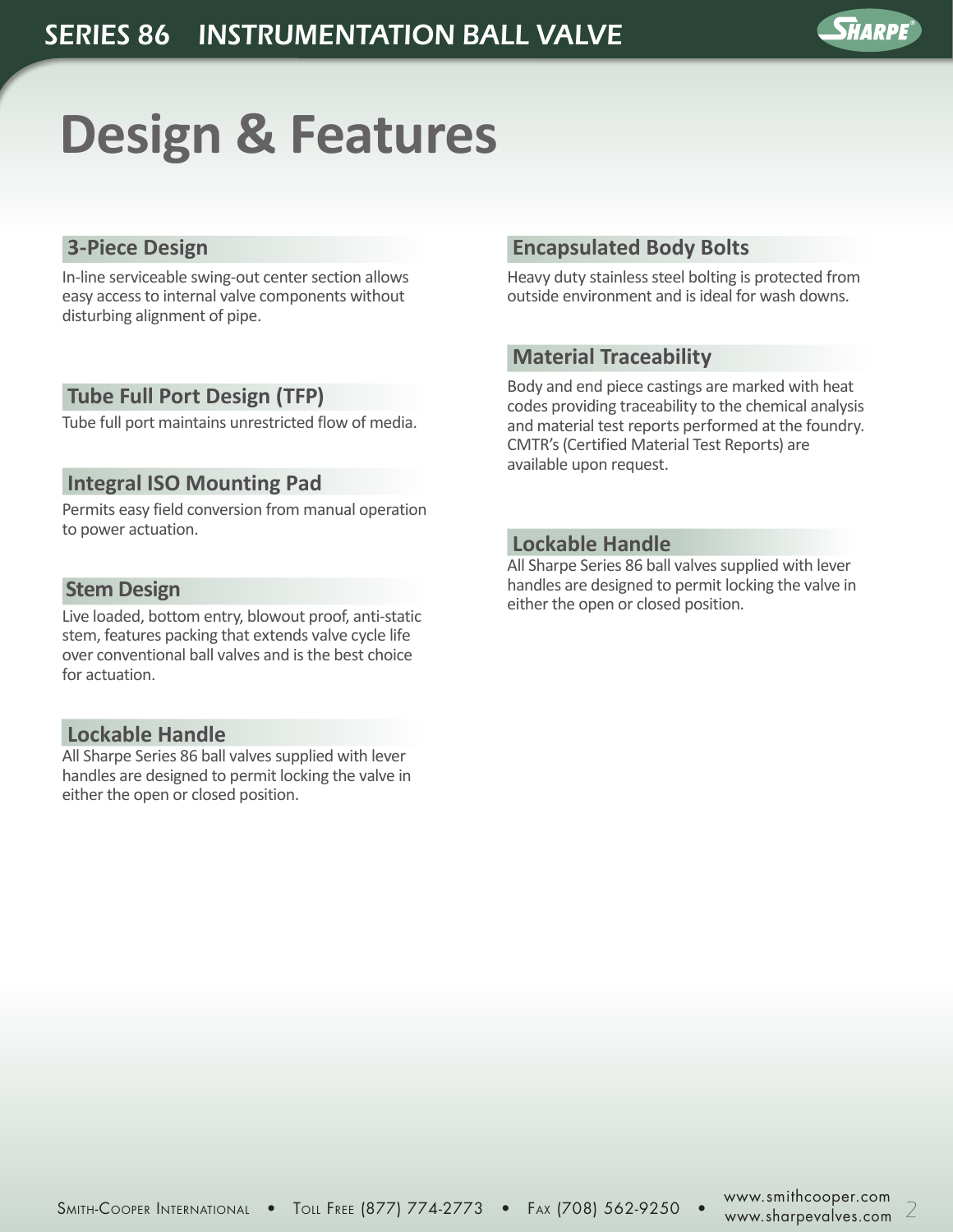### SERIES 86 INSTRUMENTATION BALL VALVE





| No.            | <b>Part Name</b>      | Qtv            | Material                                         |
|----------------|-----------------------|----------------|--------------------------------------------------|
|                | Body                  |                | 316L Stainless Steel ASTM ASTM351 CF3M           |
| 2              | Pipe Ends             | $\overline{2}$ | 316L Stainless Steel ASTM ASTM351 CF3M           |
| $\overline{3}$ | Ball                  |                | 316L Stainless Steel                             |
| 4              | <b>Stem</b>           |                | 316L Stainless Steel                             |
| $\overline{5}$ | <b>Valve Seat</b>     | $\gamma$       | PTFF<br>RTFF<br><b>TFM</b><br>PTFE Cavity Filler |
| h              | <b>Valve Seal</b>     | $\gamma$       | <b>Teflon PTFE</b><br><b>TFM</b>                 |
| 7              | <b>Thrust Bearing</b> |                | Nova                                             |
| $\overline{8}$ | <b>Thrust Bearing</b> |                | Peek/PTFE-TFM                                    |
| 9              | Stem Packing          | 2              | Nova/PTFE-TFM                                    |
| 10             | <b>Seal Protector</b> |                | Peek/PTFE-TFM                                    |

| No. | <b>Part Name</b>         | Qty            | Material                           |
|-----|--------------------------|----------------|------------------------------------|
| 11  | <b>Gland Packing</b>     |                | 300 Series Stainless Steel         |
| 12  | <b>Belleville Washer</b> | 4              | <b>300 Series Stainless Steel</b>  |
| 13  | Packing Nut              | 1              | 300 Series Stainless Steel         |
| 14  | Lock Cover               | 1              | 300 Series Stainless Steel         |
| 15  | Lower Lock Latch         |                | 300 Series Stainless Steel         |
| 15B | <b>Upper Lock Latch</b>  | 1              | <b>300 Series Stainless Steel</b>  |
| 15C | Latch Bolt               |                | 300 Series Stainless Steel         |
| 16  | Handle                   | 1              | 300 Series Stainless Steel         |
| 17  | Lock Washer              | 1              | 300 Series Stainless Steel         |
| 18  | <b>Handle Nut</b>        | 1              | <b>300 Series Stainless Steel</b>  |
| 19  | <b>Body Bolts</b>        | 4              | 304 Stainless Steel                |
| 20  | <b>Nuts</b>              | 4              | 316 Stainless Steel                |
| 21  | Stop Pin                 | 1              | 300 Series Stainless Steel         |
| 23  | <b>Front Ferrule</b>     | $\gamma$       | 316 Stainless Steel                |
| 24  | <b>Back Ferrule</b>      | $\gamma$       | 316 Stainless Steel                |
| 25  | Nut                      | $\overline{2}$ | 316 Stainless Steel, Silver Plated |

Smith-Cooper International • Toll Free (877) 774-2773 • Fax (708) 562-9250 • www.smithcooper.com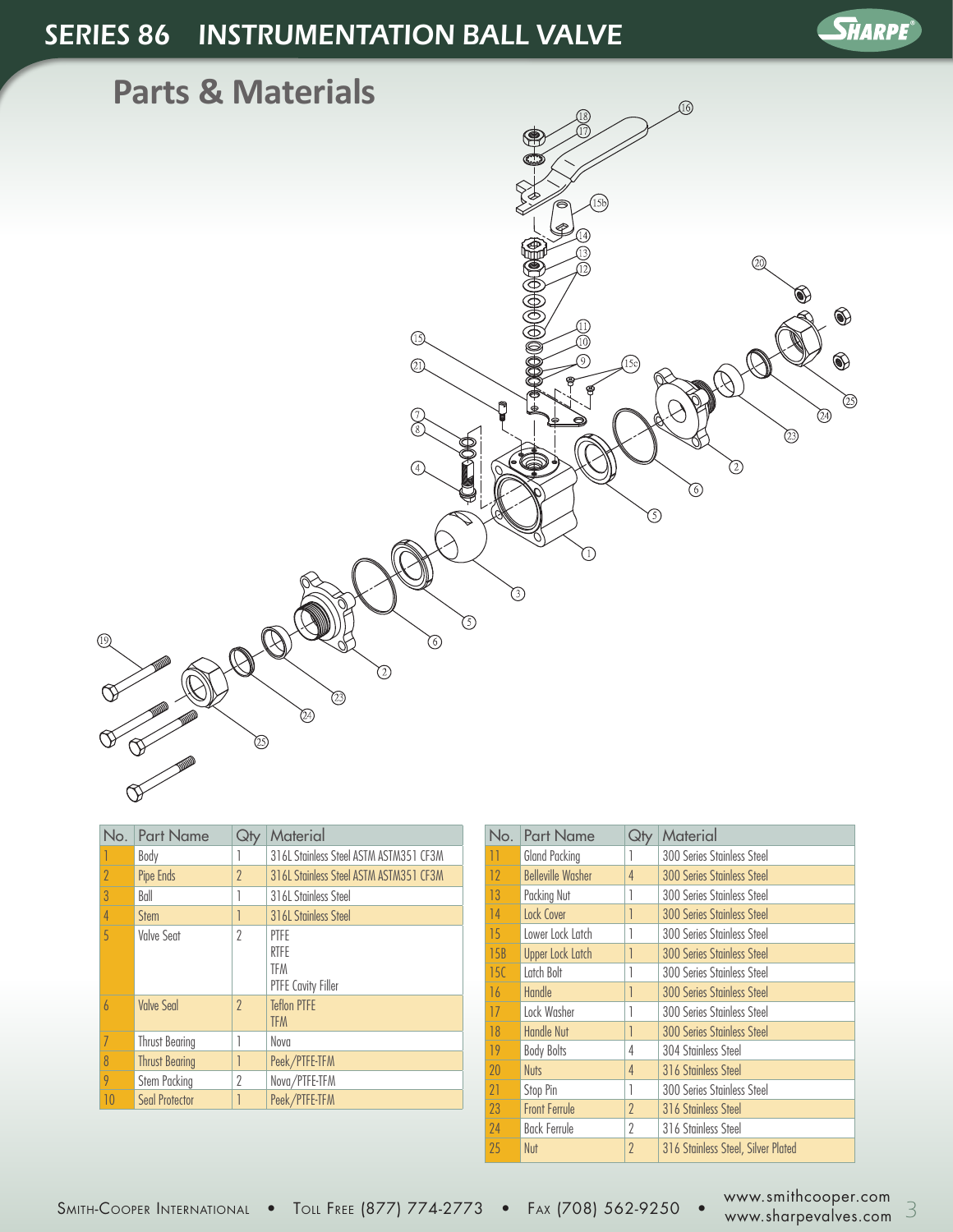

## **Dimensions**







| Dimensions (Inches) |  |
|---------------------|--|
|---------------------|--|

| Size       | А    |      |       |      |        |      | $\sigma$ | н    |            |           |      |       |           |      |
|------------|------|------|-------|------|--------|------|----------|------|------------|-----------|------|-------|-----------|------|
| $\sqrt{4}$ | 3.59 | 0.97 | 0.256 | 1.10 | . .31  | 1.75 | .65      | 2.23 | $3/8 - 24$ | .218/.220 | 4.50 | M5x.8 | .42(F03)  | 0.45 |
| 3/8        | 3.65 | 0.97 | 0.381 | .10  | 1.37   | 1.75 | 1.65     | 2.23 | $3/8 - 24$ | .218/.220 | 4.50 | M5x.8 | .42(F03)  | 0.45 |
|            | 3.91 | 0.97 | 0.506 | .10  | .47    | 1.75 | 1.65     | 2.23 | $3/8 - 24$ | .218/.220 | 4.50 | M5x.8 | .65(F04)  | 0.45 |
| 3/4        | 4.13 | .05  | 0.756 | 1.16 | .54    | 2.05 | .65      | 2.28 | $3/8 - 24$ | .218/.220 | 4.50 | M5x.8 | 1.65(F04) | 0.39 |
|            | 512  | .54  | .006  | . 62 | . . 79 | 2.42 | 2.36     | 2.84 | $16 - 20$  | .293/.295 | 579  | M5x.8 | .97(F05)  | 0.65 |